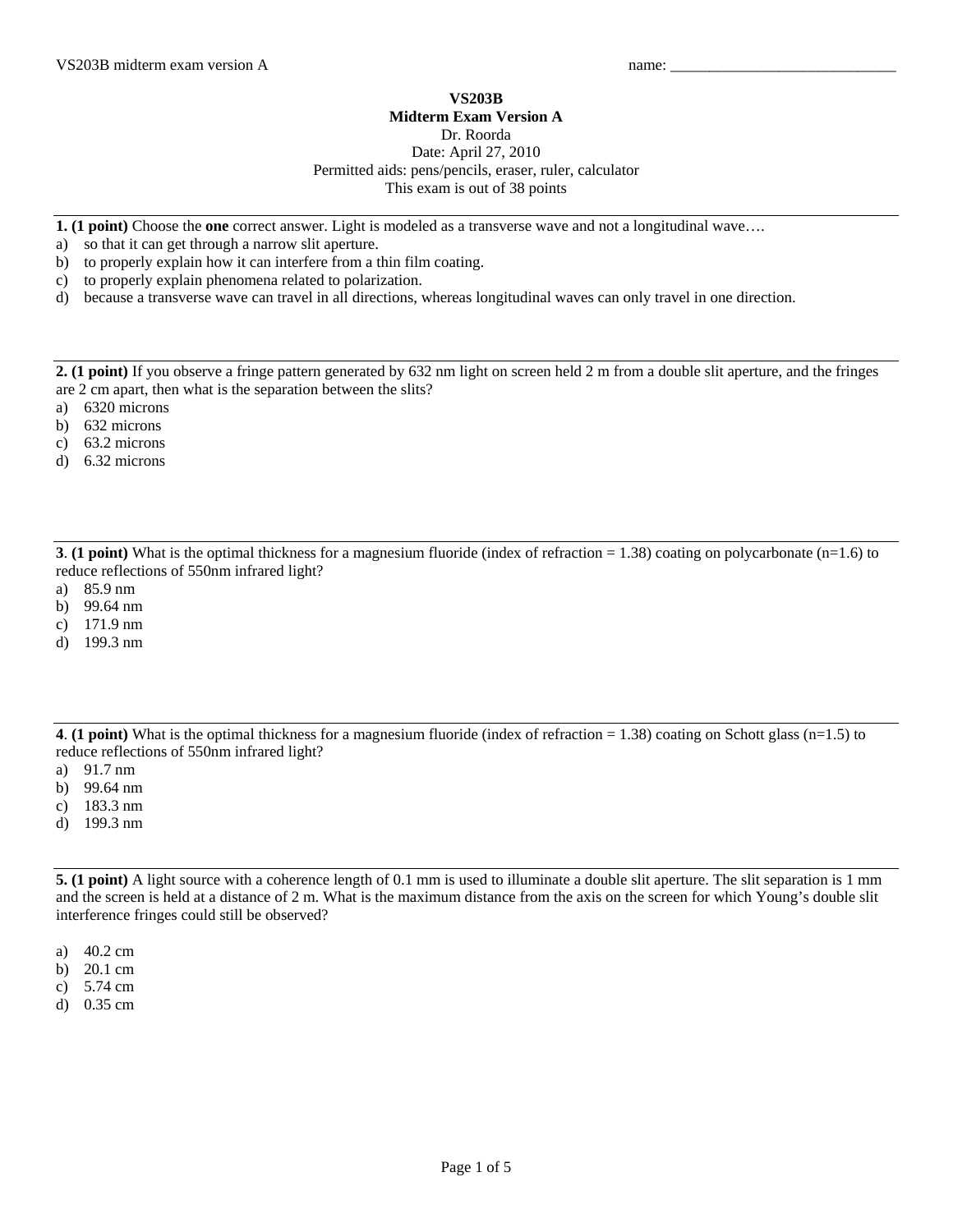**6. (1 point)** When a -8D myope looks through his spectacle lens (index = 1.5) leftward at an angle of 15 deg, which of the following correctly describes the effective power of this lens when looked through in the manner described above?

| a) $-8.46$ DS, | $-0.55$ DC. | axis 180 |
|----------------|-------------|----------|
| b) $-8.46$ DS, | $-0.55$ DC, | axis 90  |
| c) $-8.73$ DS. | $-0.73$ DC. | axis 180 |
| d) $-8.18$ DS, | $-0.55$ DC. | axis 90  |

**7. (1 point)** In the situation described above, which axis is the saggital axis?

- a) Vertical
- b) Horizontal
- c) Both

d) Neither

**8. (2 points total)** Indicate whether the following statements are true (T) or false (F) (0.5 points each)

| F | Fraunhofer diffraction methods can be used to explain the intensity distributions that occur at the focal point of<br>a lens.                                                                                                            |
|---|------------------------------------------------------------------------------------------------------------------------------------------------------------------------------------------------------------------------------------------|
| F | Fraunhofer diffraction methods are used to explain intensity distributions generated from small apertures,<br>whereas Fresnel diffraction methods need to be used to explain intensity distributions generated from larger<br>apertures. |
| F | Freshel diffraction must be used whenever polychromatic light is used to illuminate an aperture.                                                                                                                                         |
| F | Huygens principle states that any point along a propagating wave can be considered as a new point source<br>radiating light in the forward direction.                                                                                    |

**9. (4 points total)** For two mutually coherent light waves, traveling through glass with an index of refraction of 1.5, the coherent intensity of the two waves at a point in space is 46.55% of the input light (fraction of 0.4655). Use this information to fill in every blank in the two equations below. (*all numbers are in units of radians*)

$$
E_1 = 0.2 \times \sin \left( \frac{2.543 \times 10^{15} t}{x - 3.543 \times 10^{15} t} \right)
$$

 $E_2 = 0.5 \times \sin \left( \frac{z}{z} \right)$   $x - \frac{z}{z}$  +  $\frac{z}{z}$  +  $\frac{z}{z}$  +  $\frac{z}{z}$  +  $\frac{z}{z}$  +  $\frac{z}{z}$  +  $\frac{z}{z}$  +  $\frac{z}{z}$  +  $\frac{z}{z}$  +  $\frac{z}{z}$  +  $\frac{z}{z}$  +  $\frac{z}{z}$  +  $\frac{z}{z}$  +  $\frac{z}{z}$  +  $\frac{z}{z}$  +  $\frac{z}{z}$  +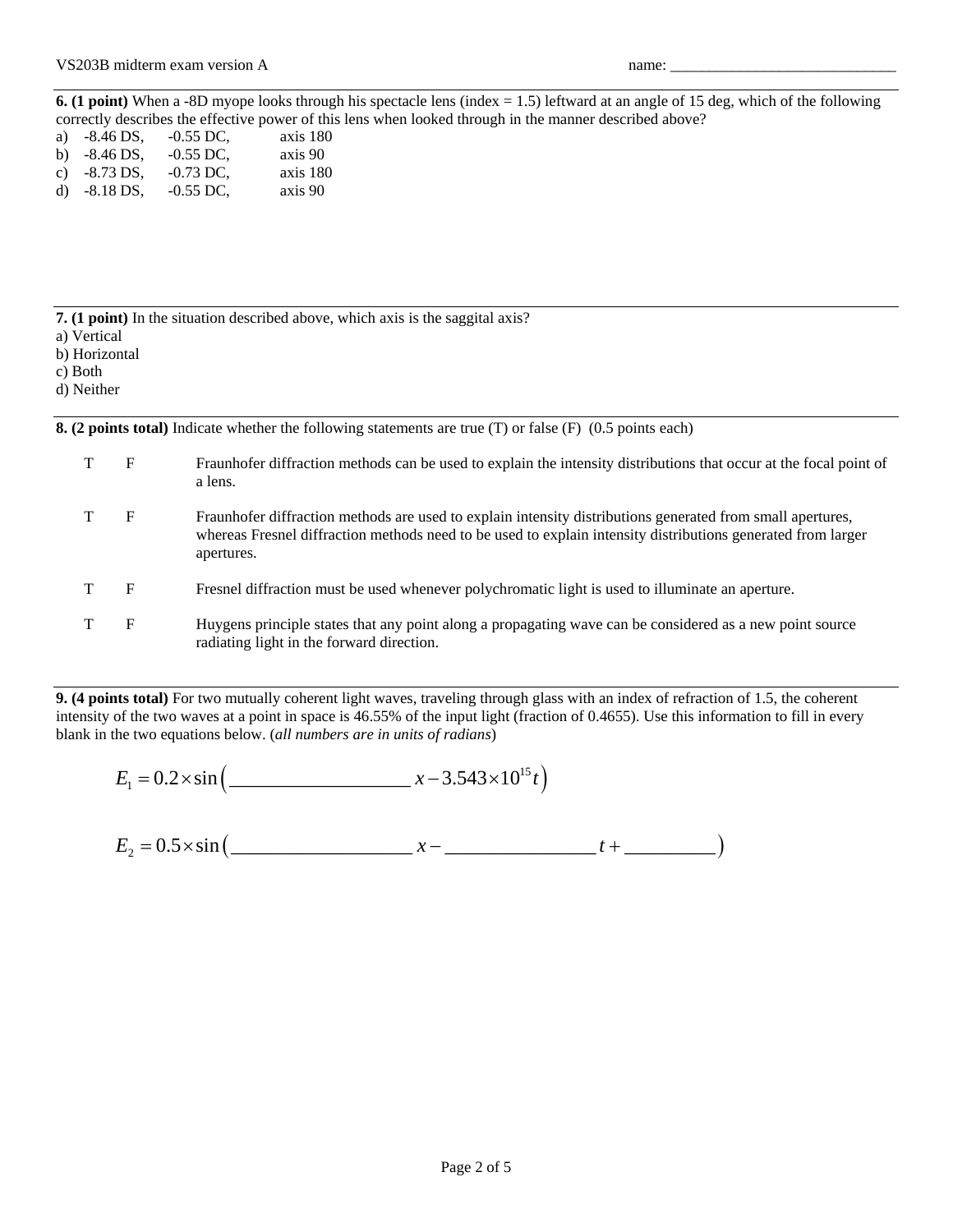**10. (6 points total)** You have a ultra-thin, wedge prism that is 3 microns thick at its base, made of a material with an unknown index of refraction. When you hold the prism in air and look at 550 nm reflecting off its surface, you observe 17 dark, non-reflective fringes (called fringes of equal thickness). The first and last dark fringes occur at the apex and the base of the prism. What is the refractive index of the material?

**<sup>12. (4</sup> points total)** Consider Young's double slit experiment, like you did in the lab and like we discussed in the lecture. The intensity pattern contains fringes that are completely black. The ratio between the peak intensity and the minima is therefore infinite. Now, consider a situation where one of the slits has a filter in front of it that blocks 50% of the light (50% transmitted intensity). What will be the ratio between the peak and minimum intensity?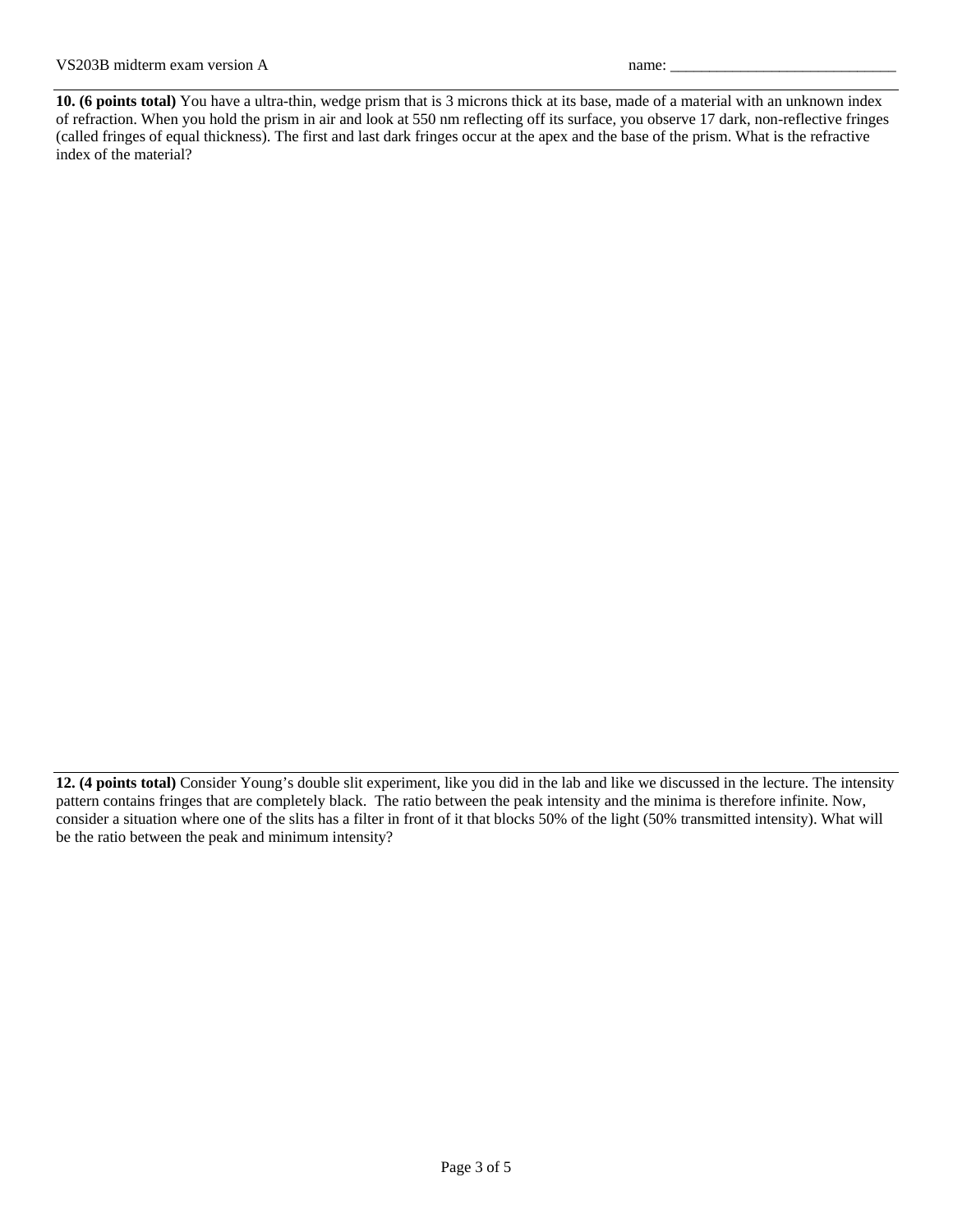**11. (10 points total)** You want to construct a coating that minimizes reflection of 600 nm light from a glass of index 1.5, and you have a coating material with an index of refraction of 1.3.

- **a) (2 points)** What thickness do you make the coating?
- **b) (4 points)** What is the percentage of reflected intensity of the surface for 600 nm light?

**c) (4 points)** What is the percentage of reflected light for 500 nm?